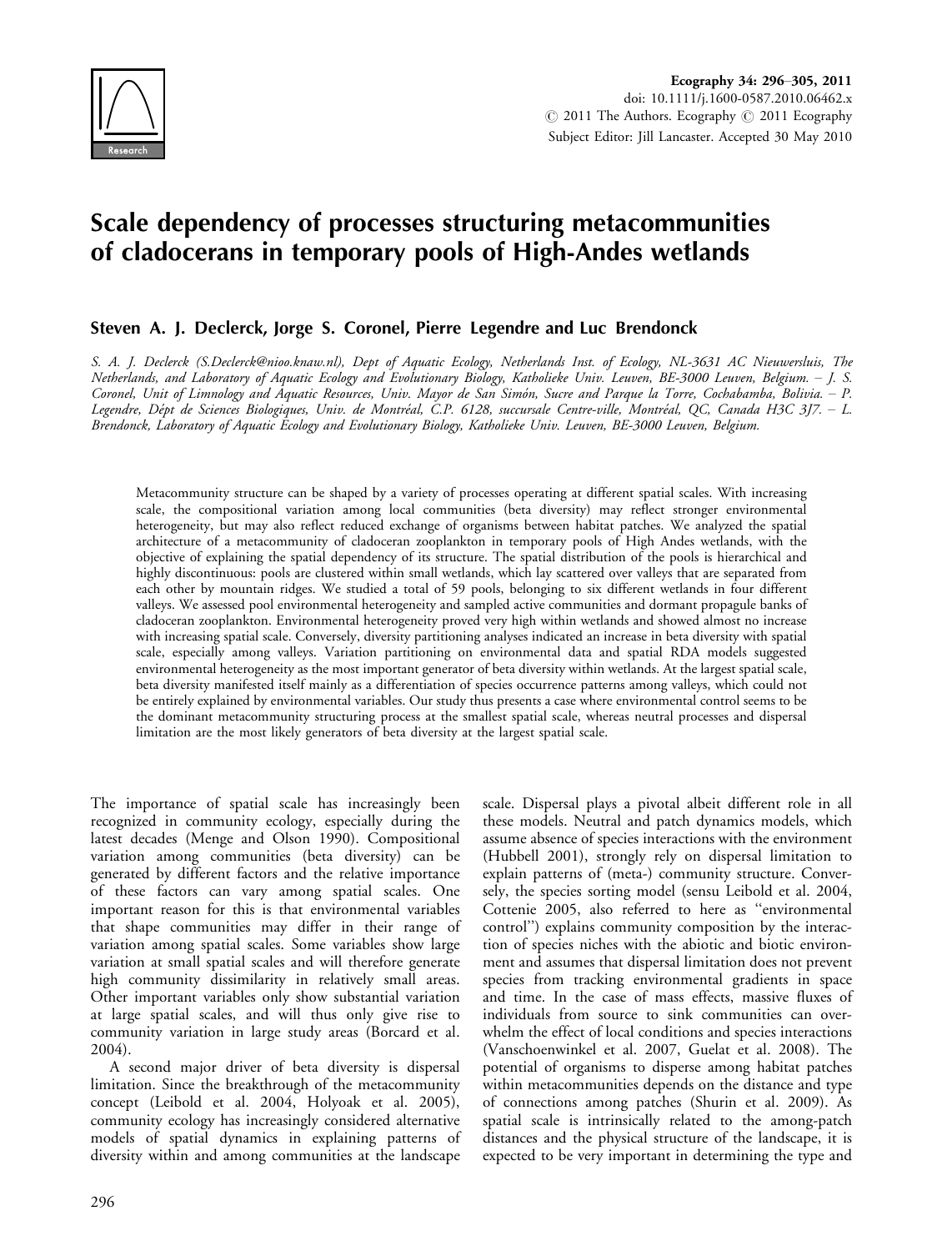strength of alternative types of spatial dynamics that shape metacommunity structure (Dumbrell et al. 2008).

The revival of diversity partitioning techniques (Lande 1996, Veech et al. 2002, Jost 2007) has strongly enhanced research on the spatial organization of biodiversity in metacommunities. For spatially nested datasets, these techniques allow researchers to decompose overall gamma diversity (total regional diversity) into alpha diversity (mean local diversity) and components of beta diversity for each level of spatial scale. Although this approach has considerably increased our knowledge on the overall architecture of metacommunity biodiversity for several organism groups in a variety of landscape contexts (Stendera and Johnson 2005, Diekotter et al. 2008, Lindo and Winchester 2008), it often has limited power in explaining the observed patterns when standing on its own. Parallel to the development of diversity partitioning, an increasing number of studies have tried to link patterns of community variation with existing metacommunity paradigms (Holyoak et al. 2005) by partitioning community variation into spatial and environmental components (Borcard et al. 1992, Cottenie 2005), using direct gradient ordination techniques (Legendre et al. 2005). These studies have increased our understanding of processes underlying metacommunity patterns, but the large majority of these studies are confined to a single spatial scale. In order to get a better understanding of the link between the structure and dynamics of metacommunities at different levels of spatial scale, there is a need for an integrated approach through the combined application of these two analytical frameworks.

Due to their discontinuous distribution at multiple spatial scales, temporary pools of small wetland systems in the high Andes provide an interesting model system for the study of scale dependency in aquatic invertebrate metacommunities. The spatial distribution of pools in this part of the Andes is hierarchical: pools are clustered within small wetlands and are to a variable degree connected with each other during periods of high rainfall. These wetlands lay scattered over valleys that are separated from each other by mountain ridges with height of ca 450 m. For this study, we focused on cladoceran zooplankton, a group of passively dispersing aquatic invertebrates (Bohonak and Jenkins 2003) for which time-integrated species lists of individual pools can readily be obtained through the analysis of dormant propagule banks (Vandekerkhove et al. 2005a, b). We sampled pools at three levels of spatial scale (i.e. withinwetlands, within valleys and among valleys) with the aim of dissecting the spatial architecture of the metacommunity and evaluating the relative importance of alternative metacommunity processes for each level of spatial scale. We expected beta diversity among pool communities to increase with increasing spatial scale and set out to explore if that increase corresponded to community patterns that should emerge from stronger environmental control along more pronounced environmental gradients, or whether these patterns were more consistent with the patterns that were expected to emerge as a result of stronger dispersal limitation. At the smallest spatial scale, the scale of individual wetlands, we expect little dispersal limitation, given the small size of the wetlands and short distances among pools; conversely, flooding events may lead to homogenization of communities through mass effects. At

the intermediate and largest spatial scales, we expect an increase in the importance of dispersal limitation, given the larger among-patch distances, lower hydrological connectivity and the presence of mountain ridges between valleys. In addition, broader environmental gradients may potentially enhance beta diversity at these larger scales, as long as environmental control is not impeded by dispersal limitation (Leibold and Norberg 2004).

# Material and methods

## Study area

Our study area is located in the Tunari mountain range (Cordillera del Tunari, between  $17^{\circ}19'19''$  and  $17^{\circ}10'$  56<sup>°</sup>S and  $66^{\circ}08'53''$  and  $66^{\circ}22'43''W$ ), at altitudes between 4000 and 4400 m, and is part of the eastern Andes mountain range (Fig. 1). It is a mountainous area, with numerous small wetlands (locally called ''bofedales'') that lay scattered over the valleys and mountain slopes (Coronel et al. 2004). Most of the wetlands in this area contain small temporary fishless pools, of which the total number typically varies between one and eight, although pools can be more numerous in some of the larger wetlands. The region is subject to a rainy season from October to March and a dry season from April to September. During the latter period, the pools fall dry. We refer to Coronel et al. (2004) for a more detailed description of the limnological features of the pools.

## Sampling design

We sampled a total of 59 pools in four different valleys of the Tunari mountain range, i.e. Taquiña, Toro, Saito and San Ignacio. The aim of our sampling design was to study cladoceran community variation at three levels of spatial scale, i.e. at the level of individual wetlands, individual valleys and multiple valleys. Full hierarchical sampling would have required us to sample all pools in the entire set of wetlands in each of the studied valleys, an effort that was unfeasible in the context of the present study. We therefore applied a different approach still allowing us to capture variation among communities at the three levels of spatial scale. For this, we collected two sets of samples (Fig. 1). For a first dataset (further referred to as the WTL dataset), we sampled all pools in 6 different wetlands, i.e. two wetlands in Taquiña (Tq1, with 6 pools and Tq2, with 7 pools), two wetlands in Toro (Tr1, with 6 pools and Tr2, with 5 pools), one wetland in Saito (S1, with 5 pools) and one wetland in San Ignacio (SI1, with 6 pools). The total number of pools sampled for the WTL dataset thus equals 35 from 6 wetlands (Fig. 1). For the second dataset (the VALLEY dataset), we selected a number of wetlands in each of the four valleys (13 wetlands in Taquina, 7 in Toro, 5 in Saito and 4 in San Ignacio) and in each of these wetlands we sampled one haphazardly chosen pool (Fig. 1), including one randomly selected pool of each wetland from the WTL dataset. In total, the VALLEY dataset consists of 29 sampled pools from 29 wetlands. The WTL dataset thus represents cladoceran community variation within wetlands, whereas the VALLEY dataset represents community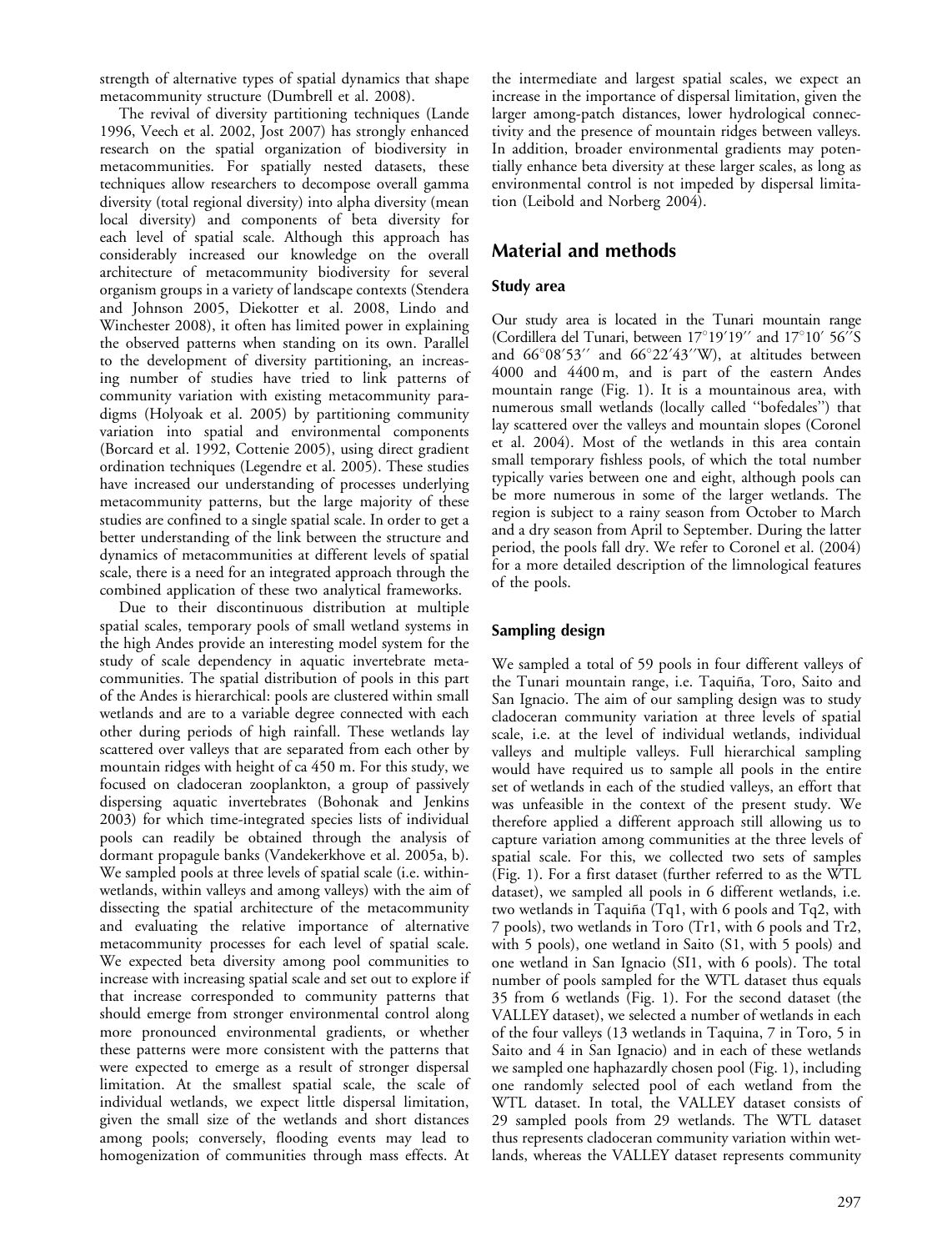

Figure 1. Location of the four valleys sampled in the Tunari mountain range (Cochabamba, Bolivia) and a schematic representation of the wetlands (represented by ovals) and pools (represented by circles) sampled in each valley. Filled symbols represent pools sampled for the VALLEY-dataset. Empty circles represent pools that were additionally sampled for the WTL-dataset.

variation among wetlands at the valley scale. When combined, the WTL and VALLEY dataset also represent variation among valleys at the regional scale; there are 59 pools from 29 wetlands located in 4 valleys.

#### Sampling

We assessed a variety of pool characteristics during a sampling campaign in February–March 2004, in the middle of the wet season. We determined the concentration of nitrates  $(NO_3)$ , total phosphate (TP), alkalinity, pH, conductivity, macrophyte coverage, phytoplankton chlorophyll a, thickness of the sludge layer on the sediments, pool depth and pool surface area. In addition, we assessed the density of potential predators (cyclopoid copepods, mites, and larvae of the coleopteran genera Ranthus (Colymbetinae) and Hydroporus (Hydroporinae). We refer to Coronel et al. (2004) for methodological details on the collection of the data for these variables.

We collected cladoceran community data in two different ways: 1) by taking snap shot samples of active communities at one sampling occasion, and 2) through the analysis of dormant egg banks. These two methods have been shown to be complementary in their ability to detect cladoceran species (Vandekerkhove et al. 2005a). We sampled active communities during February-March 2004 by collecting water with a tube sampler (75 mm diameter and 1.5 m length) from different places (vegetated and non-vegetated areas) in the pool and by filtering this water through a  $30$ - $\mu$ m Nitex mesh. The total filtered volume ranged between 3 and 15 L. Samples were preserved in sucrose-formaldehyde solution (5% final concentration). We collected sediments with dormant eggs at the beginning of the dry season of 2006 (2629 June). In each pool, we collected sediment at ten haphazardly chosen locations using a KC-sediment core sampler (0.7 m long plexi-glass tube of 5.2 cm diameter). Only the upper three centimeters of each core were retained (ca 100 g wet weight per sample). A total amount of one kilogram sediment per pool was collected. Immediately after collection, samples were wrapped in aluminum foil and transported to the lab in a cooler box.

#### Sample analysis

We analyzed active community samples by counting a total of at least 300 individuals from sub-samples. For the analysis of the sediment samples, we first isolated dormant eggs by means of the Onbé-Marcus method as modified by Vandekerkhove et al. (2004). After storage in the dark at  $4^{\circ}$ C, we first removed gross material (mostly vegetal debris) using sieves of 1 mm and 500  $\mu$ m. Dormant eggs retained by a sieve of  $63$ - $\mu$ m mesh were then isolated from fine debris by the sugar flotation method, following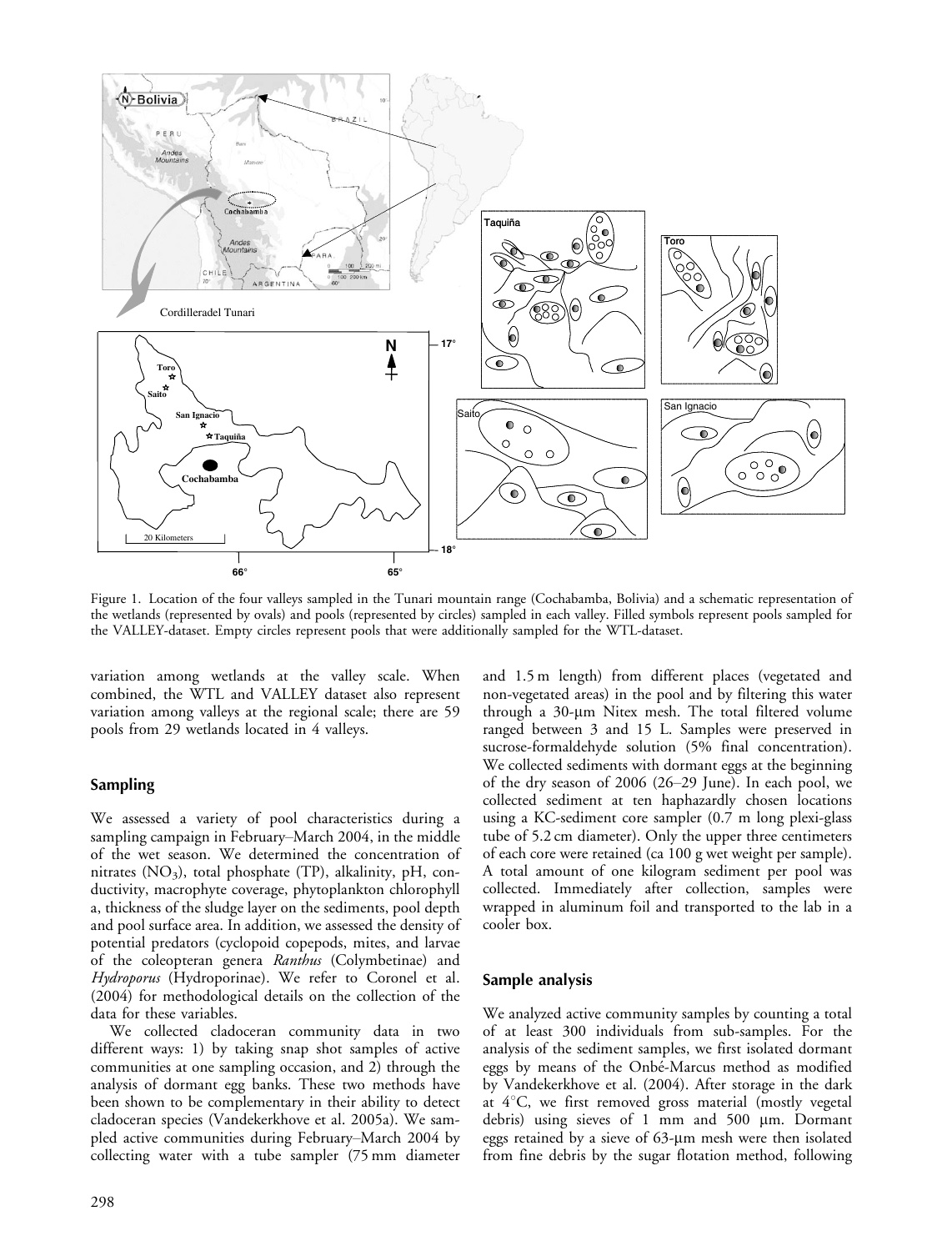three steps: 1) filtration through a  $48-\mu m$  mesh, 2) centrifugation of the residual in a sugar solution (1000 g table sugar in 1000 ml distilled water) at 3000 rpm for three minutes, and 3) washing of the supernatant over a  $48-\mu m$  size mesh using tap water. The isolated dormant eggs (at least 300 eggs whenever possible) were next sorted according to morphology, identified and counted under a stereo microscope (Olympus SZX12). To allow identification to species level, we incubated unknown dormant egg types individually in 30-ml multi-well plates containing the Aachener Daphnien Medium (ADAM medium) at a conductivity of 30  $\mu$ s cm<sup>-1</sup>. Multi-well plates were placed in an incubator at  $20^{\circ}$ C with a photoperiod of 14 h light and 10 h dark. Incubation medium was refreshed every five days. For a period of two months, we checked all multiwell plates every four days for emerging hatchlings. Hatchlings were transferred to 50-ml vessels and fed Scenedesmus obliquus (100 000 cells ml<sup>-1</sup>) until a developmental stage at which they could be identified. We used the keys of Pagui (1995) and Smirnov (1996) for identification.

#### Data analysis

We compiled species lists for each of the pools, combining data from the active community snapshot samples and the dormant propagule banks, and derived a presence-absence dataset from these lists. We also calculated relative abundances of species using the data from the snapshot samples of active communities.

#### Geographic distance and environmental heterogeneity across spatial scales

We calculated the mean geographic distance among pairs of pools for each of the three levels of spatial scale, i.e. among pools within each individual wetland (WTL dataset), among pools belonging to different wetlands within each valley (VALLEY dataset) and among pools belonging to different valleys (WTL and VALLEY datasets combined). In the same way, we used the environmental variables to estimate environmental heterogeneity among pairs of pools at the within-wetland, the within-valley and the amongvalley scales as standardized Euclidean distances.

#### Beta diversity of cladoceran communities across spatial scales

We estimated beta diversity at each spatial scale following two different approaches: 1) as the mean Bray-Curtis dissimilarity among pairs of pools, similar as for geographic distance and environmental heterogeneity (i.e. among pools within wetlands using the WTL dataset; among pools from different wetlands within valleys using the VALLEY dataset, and among pools from different valleys). These calculations were done on the presence-absence data derived from the species lists as well as on the relative abundance data of the active communities; 2) through the application of diversity partitioning on species richness of the species lists and true Shannon diversity (Jost 2007) estimated from the abundance data of active communities. Species richness was

partitioned in the additive way, with  $\gamma = \alpha + \beta_1 + \beta_2 + \beta_3$ (Lande 1996), where  $\alpha$  refers to the average richness in local communities (samples), gamma refers to the total richness observed in the entire set of samples, and ß1, ß2 and ß3 refer to the beta diversity at each of the studied spatial scales:  $ß1 = among$  pools within wetlands;  $ß2 = among$ wetlands within valleys;  $\beta$ 3 = among valleys. Additive diversity partitioning has the advantage that beta components can directly be quantitatively compared with each other and with alpha and gamma diversity. True Shannon diversity can only be partitioned in a multiplicative way, but we transformed its alpha, beta and gamma components logarithmically (i.e. into Shannon entropies) so as to make them relate additively (Jost 2007). A full hierarchical partitioning analysis, including the three levels of spatial scale, could only be performed on a subset of the WTL dataset, including all data of Taquina and Toro, but excluding the data of Saito and San Ignacio. Incorporation of the latter valleys in the analysis would have resulted in a bias, underestimating average beta diversity among wetlands (ß2), because there were only data available for one wetland in each of these valleys. To assess the robustness of these results and fully exploit the size of our dataset, we performed additional partitioning analyses on our complete dataset, estimating beta diversity among pools within each of the wetlands in the WTL dataset (ß1) as well as among pools belonging to different wetlands in each of the valleys of the VALLEY dataset. Logically, the latter variable incorporates both within- and among-wetland beta diversity within valleys and should equal  $61 + 62$ . Diversity partitioning calculations were performed with the software PARTITION v3 (Veech and Crist 2009).

#### Explaining the beta components

A commonly applied method to quantify the relative importance of alternative metacommunity processes consists of the decomposition of community variation into an environmental (E) and a spatial (S) component. Using direct gradient ordination techniques (mostly redundancy analysis), statistical models are first constructed for both components and their relative contributions to community variation are subsequently assessed through variation partitioning (Borcard et al. 1992). Upon correction for the spatial component, a significant environmental component (E/S) is generally accepted to represent environmental control. A significant spatial component, after control for the environmental component (S/E), can indicate neutral processes, historic events and dispersal limitation (Legendre and Legendre 1998, Cottenie 2005), assuming that all important environmental variables have been measured. The co-occurrence of significant environmental and spatial components has been considered as being indicative of mass effects (Cottenie 2005), although it can also represent species sorting that is partially constrained by dispersal limitation (Ng et al. 2009).

To explain beta diversity in the cladoceran communities, we applied variation partitioning on redundancy analysis models (RDA) for each of the three levels of spatial scale, separately. For the largest spatial scale, i.e. the inter-valley scale, we constructed an environmental and a spatial model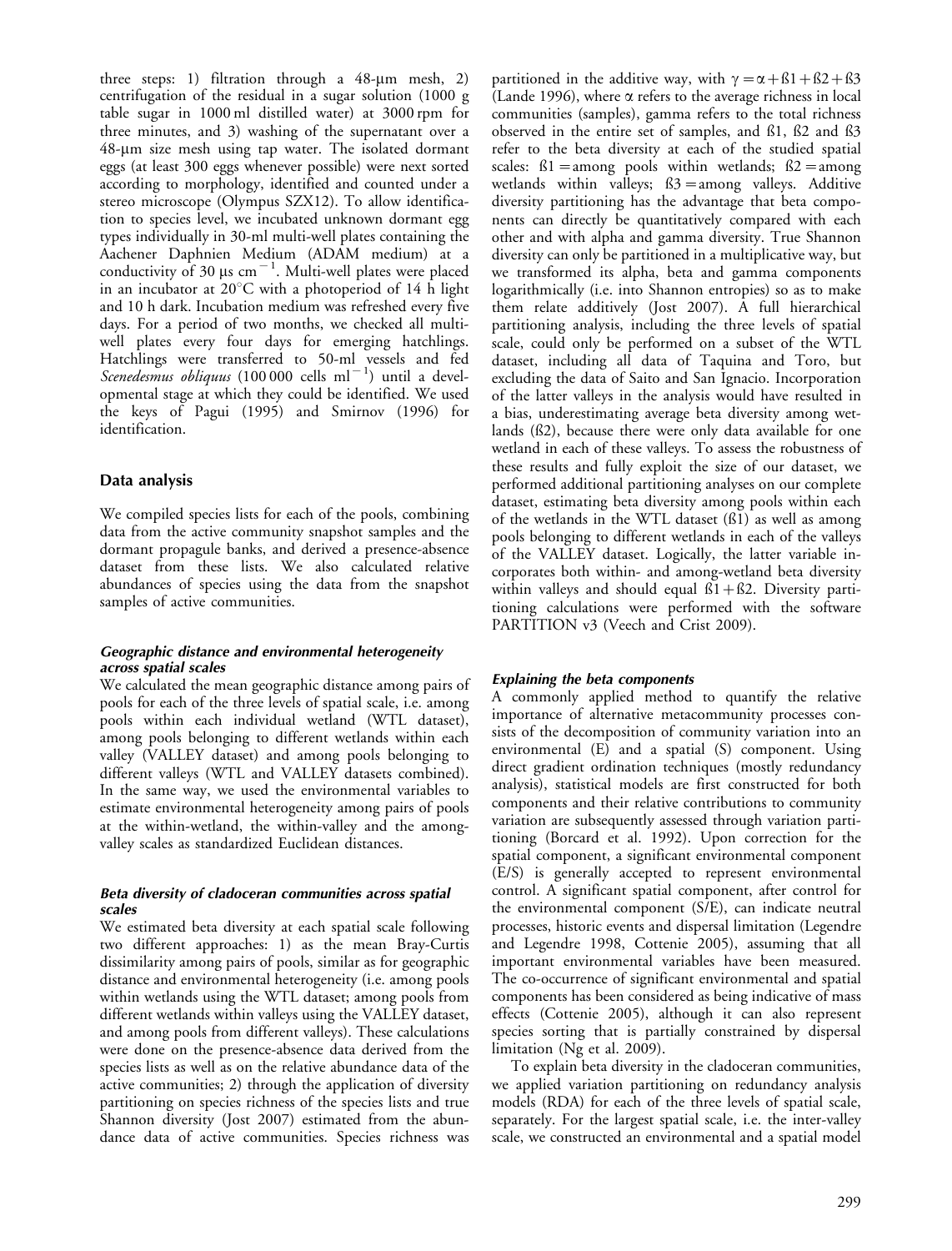using the entire dataset (VALLEY and WTL datasets combined,  $n = 59$ ). The environmental model (E) was constructed by applying the forward selection procedure of Blanchet et al. (2008) to the environmental variables. For the spatial model (V), we constructed a matrix representing valley identity using 3 dummy variables. With variation partitioning (Borcard et al. 1992, Legendre et al. 2005, Peres-Neto et al. 2006), we then tested the marginal and unique contributions of the environmental and spatial models in explaining community variation.

We applied the same procedures to the VALLEY dataset  $(n=29)$  for the study of beta diversity at the withinvalley scale. However, the spatial model consisted here of two components: 1) a V-component, representing valley identity using dummy variables (see above), and 2) an S-component consisting of Moran's eigenvector maps (MEM) that describe the spatial relationships among pools within individual valleys. MEM analysis produces a set of orthogonal spatial variables, derived from the geographic coordinates of the study sites (Dray et al. 2006). These variables represent spatial variation across a range of spatial scales and can be used as explanatory variables in direct gradient analysis to model spatial relationships in community data. In the S-matrix, the MEM variables were arranged in blocks, each block corresponding to one valley. Within these blocks, pools from the other valleys received the mean value 0. The structure of the blocks of MEM variables in S were similar to that used to test the presence of different spatial structures at different times, shown in Appendix C of Legendre et al. (2010). Supplementary material Appendix 1 provides an R function that can be used for the construction of a staggered matrix of MEM spatial eigenvectors for sites that are spatially clustered. The type of MEM variables computed in the present study were formerly called principal coordinates of neighbour matrices (PCNM: Borcard and Legendre 2002, Borcard et al. 2004, Dray et al. 2006).

Using the VALLEY dataset, we then applied variation partitioning to assess the unique contributions of the Sand E- model components to community variation, while controlling for the V-component. An identical procedure was applied for studying cladoceran variation at the intrawetland scale using the WTL dataset  $(n=36)$ .

All analyses were carried out on the species lists (active and dormant community data combined) as well as on the relative abundance data from the active communities. We did the analyses on these two datasets because they should cast light on different aspects of metacommunity dynamics. Indeed, we expect that analyses on abundance data of active communities should mainly stress the impact of environmental gradients or mass effects, because they emphasize shifts in the relative success of species and also because these data were collected simultaneously with the environmental data. Analyses on species lists should do better at reflecting distribution patterns of species; we expect them to be more powerful in revealing patterns related to dispersal limitation.

All species data (both abundance and presence-absence) were Hellinger transformed prior to analysis (Legendre and Gallagher 2001). After this transformation, RDA and variation partitioning are based on the Hellinger distance, which is appropriate for community composition data

(presence-absence or abundance), instead of being based on the inappropriate Euclidean distance; the Hellinger distance computed on presence-absence data is monotonically related to the Ochiai distance, which is also appropriate for community composition data. Of the environmental variables, conductivity, surface area, sediment depth and chlorophyll a were log-transformed. Densities of predatory invertebrate taxa tended to be positively correlated with each other; we summarized overall predator density with the first principal component (i.e. sample scores vector) of a standardized principal component analysis (eigenvalue: 39%). All statistical analyses were performed in R (v2.8.1; R Development Core Team 2008), using the rda and varpart functions of the vegan package (Oksanen et al. 2005), the forward.sel function of the packfor package (Dray et al. 2007); MEM spatial eigenfunctions were computed using the PCNM function of the PCNM package (Legendre et al. 2009).

# Results

### Geographic distance and environmental heterogeneity across spatial scales

The mean geographic distance among pools increased by more than one order of magnitude between successive levels of spatial scale (Fig. 2A). The distance among pools within wetlands (cf. WTL dataset) averaged 0.063 km. The mean distance among pools of different wetlands within valleys (cf. VALLEY dataset) was 0.69 km, whereas pools from different valleys were located at an average distance of 19.7 km from each other (WTL and VALLEY datasets combined).

The mean Euclidean distances for environmental variables were highly variable, both among individual wetlands as well as among valleys (Fig. 2B). We detected no tendency for higher heterogeneity at the valley scale compared to the wetland scale. Heterogeneity among pools from different valleys also tended to be only slightly higher than the within-wetland or within-valley means. See Supplementary material Appendix 2 for summary statistics of the environmental variables.

## Patterns of beta diversity across spatial scales

Although highly variable among wetlands and among valleys, mean Bray-Curtis dissimilarities based on species lists tended to increase with spatial scale (Fig. 2C). In contrast, no such tendency was observed for Bray-Curtis dissimilarity based on the relative abundance of species in active communities (Fig. 2D).

A full hierarchical diversity partitioning analysis on the richness data of the Taquina and Torro subset showed a substantial contribution of both the smallest ( $\beta_1$  = 7.2) and largest spatial scales ( $\beta_3$  = 5.5 species) to gamma diversity (Fig. 3A, left pane). Beta diversity among wetlands within valleys ( $\beta_2$  = 3.5 species) was relatively small. The additional partitioning analyses on the WTL and VALLEY datasets (Fig. 3A, right pane) also showed a relatively high average beta diversity among pools within wetlands  $(\beta_1)$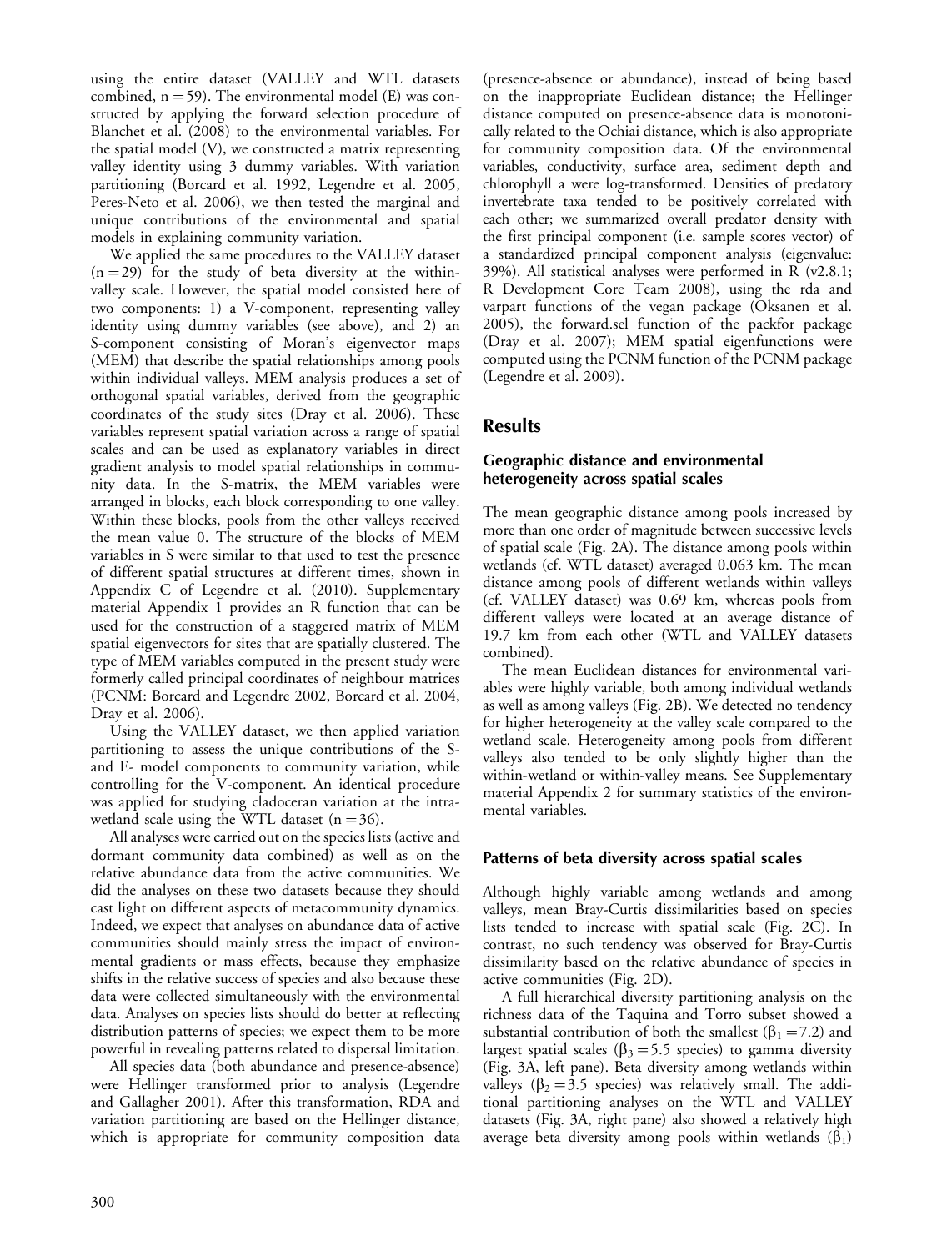

Figure 2. Average geographic distance (A), environmental heterogeneity (B) and community dissimilarity (C, D) among pools across the three levels of spatial scale (i.e. within wetlands, among pools of different wetlands within valleys and among pools of different valleys). Environmental heterogeneity was calculated as the standardized Euclidean distance for the environmental variables. Community dissimilarities were calculated as the Bray-Curtis distance among pools based on species lists (presence-absence data derived from the combined data of active communities and dormant propagule banks, C) as well as on the relative abundance data of the active communities (D). Stars represent individual wetlands and valleys; circular symbols represent averages and error bars denote the standard deviation.

compared to the average beta diversity among pools from different wetlands at the valley level  $(\beta_1 + \beta_2)$ . According to a paired t-test, both estimates of beta diversity could not be shown to differ significantly, indicating only a minor contribution of  $\beta_2$  to gamma diversity.

We observed similar patterns for Shannon diversity of active communities (Fig. 3B). Full hierarchical diversity partitioning also indicated a small contribution of  $\beta_2$  and a relatively large contribution of  $\beta_1$  and  $\beta_3$ . Average beta diversity at the valley level  $(\beta_1 + \beta_2; \text{ cf. VALLEY dataset})$ showed no significant difference with the average beta diversity within wetlands ( $\beta_1$ ; WTL dataset) according to a paired t-test ( $p > 0.05$ ).

#### Community variation and environmental gradients

Supplementary material Appendix 3 gives a list of the species and their abundances in samples of active communities and dormant propagule banks. Species lists differed significantly among valleys (V- and V/E-components in Table 1A), with valley identity explaining up to 10.6% of the community variation. pH proved to be the only significant environmental variable (cf. E in Table 1A), although the effect of this variable was strongly reduced upon correction for inter-valley differences (E/V in Table 1A left). Within valleys and wetlands, MEM models showed no evidence for spatial patterns. Environmental models explained significant fractions of the variation in the species lists of the WTL and VALLEY datasets, but these effects became non-significant when the identity and MEM models of valleys and wetlands were taken into account, respectively (Table 1B and C left).

At the inter-valley scale, the composition (in terms of relative abundance) of the active cladoceran communities was significantly explained by both the environmental model (consisting of the variables alkalinity, sludge depth and surface area) and by valley identity, although the environmental model explained approximately 3 times more variation than valley identity (see E-, V-, E/V- and V/E-components in Table 1A right). Analyses at the withinvalley level using the VALLEY dataset (Table 1B right)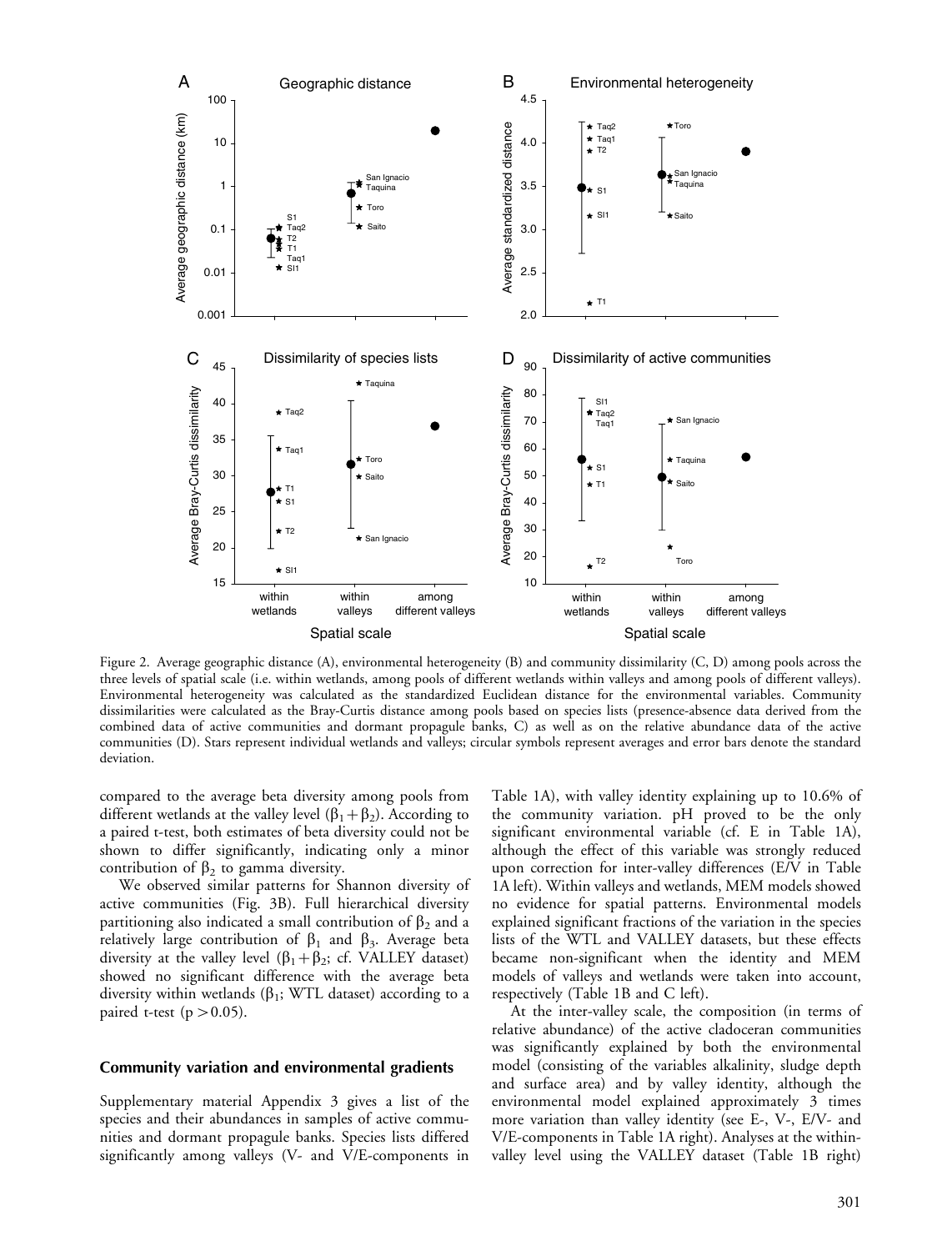

Figure 3. Diversity partitioning results for species richness (A) and Shannon entropy (B). The left panels in the graphs represent the results of a full hierarchical analysis on the Taquina and Toro subset. The right panels represent average results for each wetland and each valley in the WTL- and Valley-datasets, respectively. Alpha: local pool diversity; Beta1: beta diversity among pools within wetlands; Beta2: beta diversity among wetlands within valleys; Beta3: beta diversity among valleys. Beta diversity among pools in the VALLEY-dataset comprises both Beta1 and Beta2 and is therefore denoted as  $Beta1 + Beta2$ . Error bars represent the standard deviation.

revealed no significant spatial patterns, whereas the explanatory power of the environmental model was low (only marginal effects were significant). At the within-wetland level (WTL dataset, Table 1C right), the marginal and conditional effects of the environmental model (based on alkalinity, surface area, sludge depth and the predation gradient) amounted to 21 and 17% of explained variation, respectively. At this level of spatial scale, the MEM model explained no community variation.

# **Discussion**

In our study, geographic distances among pools increased with more than one order of magnitude across each level of spatial scale. This, however, translated only in a weak increase in environmental heterogeneity and some individual wetlands encompassed a degree of pool heterogeneity similar to what was present at the landscape scale. We found

this high within-wetland heterogeneity to concur with relatively high cladoceran beta diversity, both in terms of species richness and Shannon diversity. With RDA analysis, we were able to uniquely explain part of the variation among active communities by environmental gradients, which suggest that this beta diversity at the wetland scale is structured by environmental heterogeneity (Cottenie and De Meester 2004). Part of the unexplained beta diversity may also have originated historically by chance (cf. priority effects; Louette and De Meester 2007, Loeuille and Leibold 2008), although we have no specific data to further support this idea. We found no evidence for spatial community patterns within wetlands.

Beta diversity at the valley scale was not higher than at the scale of individual wetlands, despite the larger average distance among pools. Within valleys, environmental heterogeneity could not be shown to be consistently higher than within wetlands and RDA-models were not able to significantly explain beta diversity. This suggests that environmental control was probably not more important as a generator of beta diversity at this spatial scale than at the within-wetland scale. Absence of spatial patterns also suggests no important dispersal limitation within valleys.

In contrast, beta diversity among valleys tended to be relatively high. RDA-analyses demonstrated strong differences among valleys, especially for species lists. Such pattern may be generated by neutral dynamics and dispersal limitation but could also indicate control of community composition by large-scale environmental gradients. RDAanalysis on species lists indeed suggested an association between species distribution patterns with a pH-gradient, but variation partitioning revealed that the importance of large scale pH variation could not be unequivocally evaluated, whereas among-valley community differentiation proved robust. Reduced exchange of propagules among pools at this scale is indeed very plausible given the morphology of the landscape (mountain ridges, lack of hydrological connections) and the distance among valleys (ranging between 4 and 28 km). Large mammals can be important vectors for the dispersal of cladoceran dormant eggs (Vanschoenwinkel et al. 2008) and in our study area llamas Lama glama are good candidates for such zoochorous dispersal. Llamas are mainly herded in the vicinity of farms, and these animals may therefore be responsible for much of the exchange of dormant eggs between pools within wetlands and among wetlands within valleys but they may be less important as dispersal vectors among valleys.

The RDA-analyses on the relative abundance data of active communities also indicated a tendency towards differentiation among valleys, but this pattern was considerably weaker than with species lists. One can indeed expect that analyses on abundance date will be less efficient in revealing patterns of species distributions because they tend to be confounded mainly by abundance patterns of dominant and subdominant species. However, analyses on abundance data may be more sensitive to responses of communities to environmental gradients because they emphasize shifts in the relative success of species that perform differently along these gradients. In our study, the abundance data were explained by similar sets of environmental variables at the largest and smallest of spatial scales (e.g. alkalinity, surface area and sludge depth). The effect of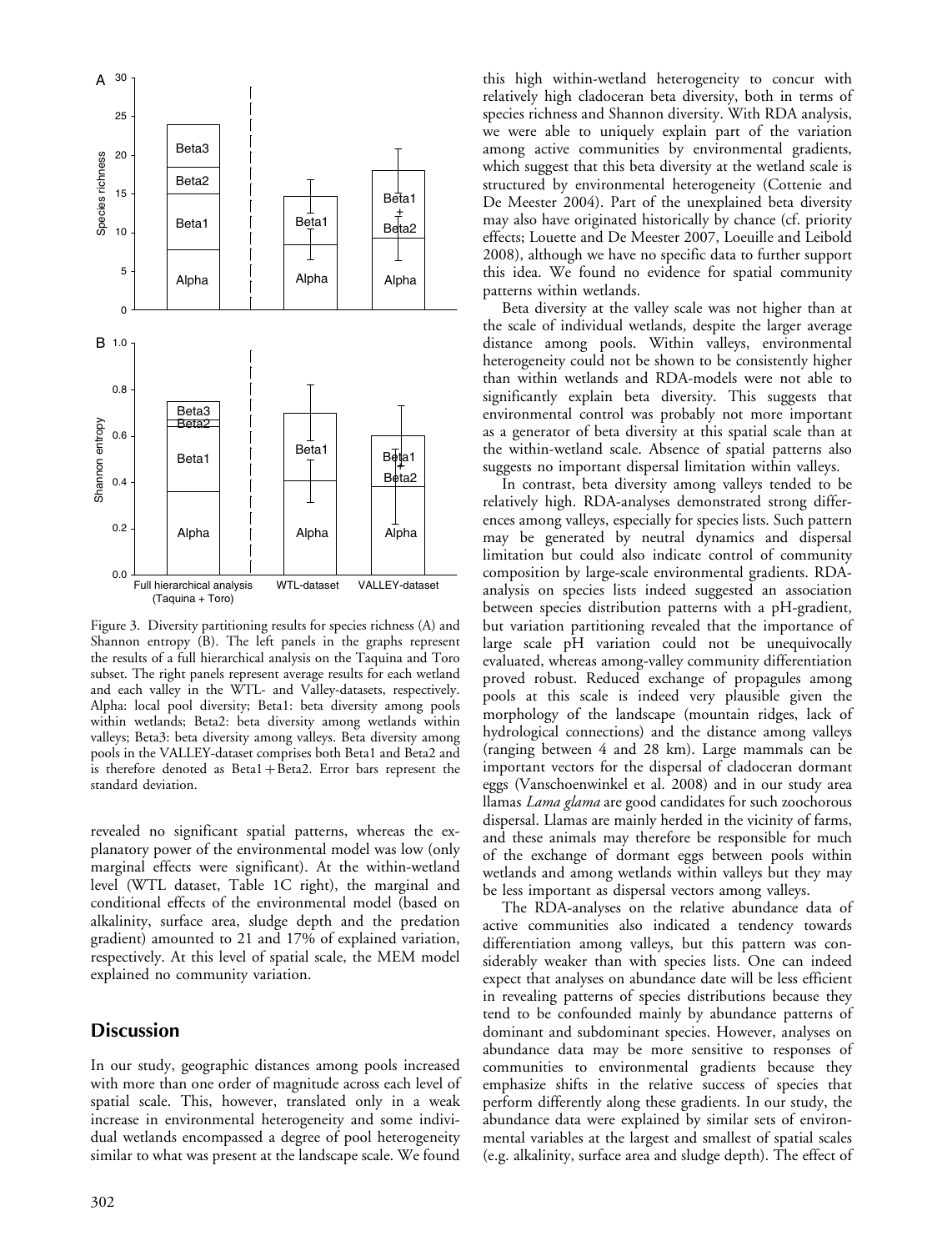Table 1. Partition of variation in cladoceran communities at three levels of spatial scale using partial RDA analysis on relative abundance data of active communities and species lists (active communities and dormant propagule banks combined). E: environmental model; S: spatial model component, constructed from MEM variables; V: model component representing the 4 individual valleys; WTL: model representing the 6 individual wetlands; E/(S+V): environmental model corrected for valley identity and spatial patterns within valleys; E/(S+WTL): environmental model corrected for wetland identity and<br>spatial patterns wit

|                                                           | Species lists          |              |                              |      |       | Abundance data of active communities |              |            |      |       |
|-----------------------------------------------------------|------------------------|--------------|------------------------------|------|-------|--------------------------------------|--------------|------------|------|-------|
|                                                           | $R_{\text{adj}}^2$ (%) | $DF_{model}$ | $\mathsf{DF}_{\mathsf{res}}$ | F    | p     | $R_{\text{adj}}^2$ (%)               | $DF_{model}$ | $DF_{res}$ | F    | p     |
| A) Inter-valley scale<br>WTL and VALLEY dataset, $n = 59$ |                        |              |                              |      |       |                                      |              |            |      |       |
|                                                           | 4.1 <sup>a</sup>       |              | 57                           | 3.49 | 0.001 | 9.9 <sup>d</sup>                     | 3            | 55         | 3.12 | 0.001 |
|                                                           | 10.6                   |              | 55                           | 3.19 | 0.005 | 4.1                                  |              | 55         | 1.82 | 0.020 |
| E/V                                                       | 0.5                    |              | 54                           | 1.28 | 0.191 | 9                                    |              | 52         | 2.91 | 0.001 |
| V/E                                                       | 6.5                    | 3            | 54                           | 2.38 | 0.001 | 3.3                                  | 3            | 52         | 1.69 | 0.027 |
| B) Within-valley scale<br>VALLEY dataset, $n = 29$        |                        |              |                              |      |       |                                      |              |            |      |       |
|                                                           | $11.9^{b}$             | 3            | 25                           | 2.26 | 0.001 | 4.9 <sup>e</sup>                     |              | 27         | 2.43 | 0.031 |
|                                                           | 1.3                    | 8            | 20                           | 1.05 | 0.389 | 11.9                                 | 8            | 20         | 1.47 | 0.072 |
|                                                           | 8.2                    | 3            | 25                           | 1.83 | 0.010 | 2.9                                  |              | 25         | 1.28 | 0.220 |
| $E/(S + V)$                                               | $-0.5$                 | 3            | 14                           | 0.97 | 0.526 | $-0.6$                               |              | 16         | 0.88 | 0.456 |
| $S/(E+V)$                                                 | 1.3                    | 8            | 14                           | 1.04 | 0.433 | 12.6                                 | 8            | 16         | 1.46 | 0.112 |
| C) Within-wetland scale<br>PLT dataset, $n = 35$          |                        |              |                              |      |       |                                      |              |            |      |       |
|                                                           | $8.5$ <sup>c</sup>     |              | 33                           | 4.15 | 0.001 | $20.8^{\dagger}$                     | 4            | 30         | 3.23 | 0.001 |
|                                                           | $-5.6$                 | 10           | 24                           | 0.82 | 0.907 | 2.4                                  | 10           | 24         | 1.08 | 0.339 |
| WTL                                                       | 14.5                   |              | 29                           | 2.15 | 0.001 | 8.7                                  | 5            | 29         | 1.65 | 0.024 |
| $E/(S + WTL)$                                             | 1.6                    |              | 18                           | 1.36 | 0.196 | 17.4                                 | 4            | 15         | 2.25 | 0.001 |
| $S/(E+WTL)$                                               | 2.0                    | 10           | 18                           | 1.07 | 0.337 | 2.0                                  | 10           | 15         | 1.08 | 0.362 |

<sup>a</sup>environmental model constructed from the environmental variable pH.

benvironmental model constructed from the environmental variables chlorophyll a, depth and total phosphorus.

cenvironmental model constructed from the environmental variable pH.

denvironmental model constructed from the environmental variables alkalinity, sludge depth and surface area.

environmental model constructed from the environmental variable TN.

fenvironmental model constructed from the environmental variables alkalinity, sludge depth.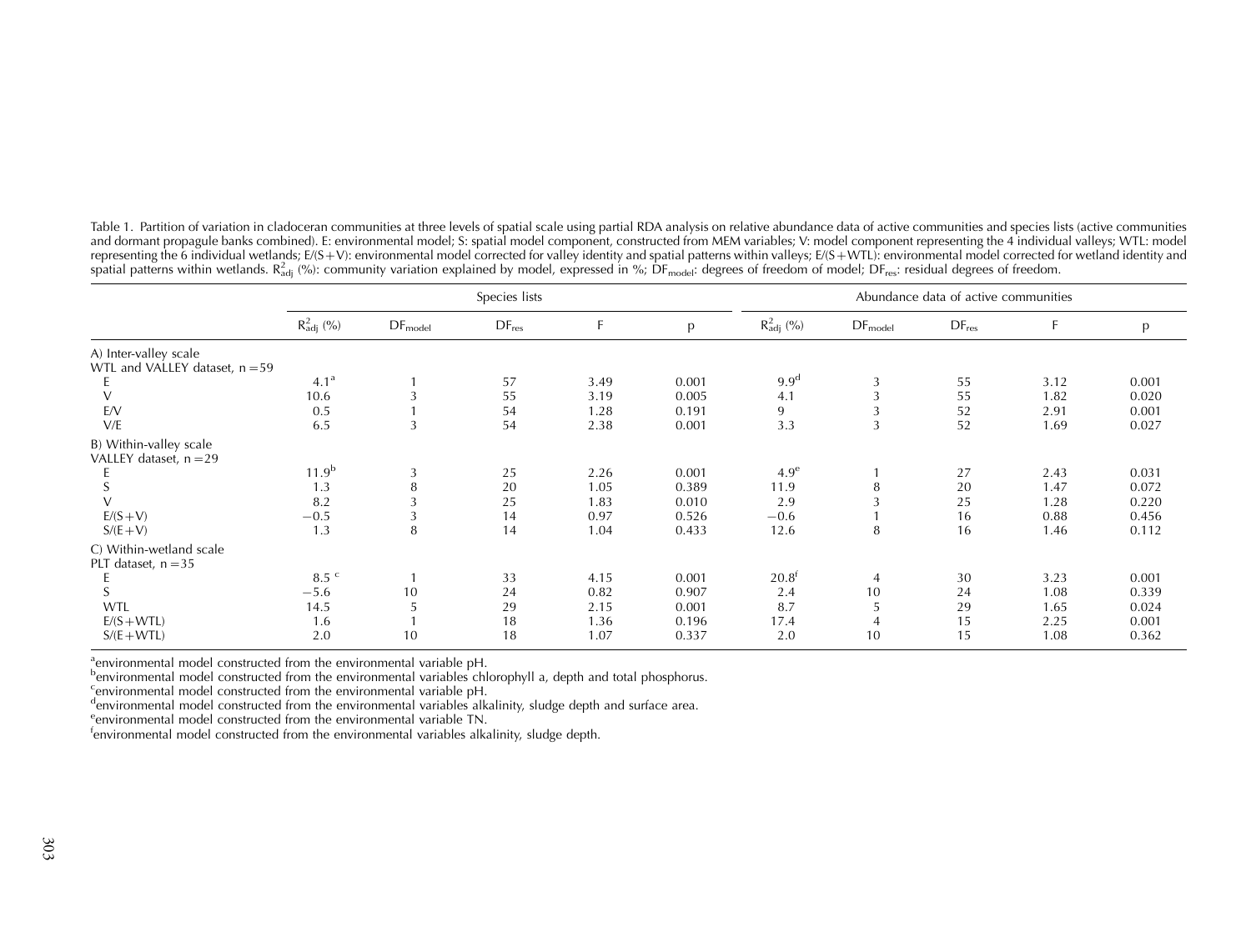these variables at the largest spatial scale seemed, however, mainly a reflection of their effect at the smallest scale. Indeed, the gradient lengths of these variables were only slightly larger at the inter-valley scale than at the wetland scale, and variation partitioning based on the entire dataset showed that the explanatory power of the environmental model (E) was only slightly reduced when among-valley differences were controlled for (E/V; Table 1). This indicates that large scale environmental heterogeneity was of minor importance in explaining cladoceran community variation.

Several field studies have attempted to assess the relative importance of environmental control, mass effects, neutral processes and dispersal limitation for zooplankton metacommunities. These studies were performed on a variety of water body types with different connectivity levels at a wide range of spatial scales. From these studies, environmental control seems to come out most frequently as the dominant metacommunity organizing principle. In a system of neighboring, strongly interconnected ponds, Cottenie et al. (2003) found that environmental control generated an important degree of differentiation among communities despite the homogenizing effect of water exchange via rivulets. In a set of temporary rock pools on a small scale rock shelf, Vanschoenwinkel et al. (2007) also concluded environmental control to be the most important metacommunity structuring process, together with some indications for mass effects among interconnected pools. Pandit et al. (2009) showed the degree of environmental control to depend on the degree of habitat specialization. At a much larger spatial scale, Beisner et al. (2006) mainly found evidence for environmental control in a set of connected lakes. Although abundance data showed spatial patterns, these patterns were not reflected in the presenceabsence dataset, as abundant zooplankton species were not restricted in their spatial distribution. Based on a metaanalysis of a large number of datasets of a variety of organism groups along a broad gradient of spatial scales, Cottenie (2005) concluded that passive dispersers overall tend to track well environmental heterogeneity, although the importance of dispersal limitation appears to increase at the expense of environmental control at the larger spatial scales, probably because species fail to reach habitat patches that match with their niche requirements.

#### **Conclusions**

To our knowledge, our study is the first to simultaneously study metacommunity structure of a passively dispersing animal group at three levels of spatial scale along a range of inter-patch distances of at least two orders of magnitude. The detailed analysis of resting egg banks also allowed us to complement data obtained from active community samples to establish a high quality presence-absence dataset, yielding reliable species distribution patterns that are otherwise difficult to obtain from active community sampling alone (Vandekerkhove et al. 2005a). Our study presents a case where environmental control seems to be the dominant metacommunity structuring process at the smallest spatial scale. However, an increase in spatial scale coincided with a marked increase in beta diversity that appears to be mainly generated by dispersal limitation. Our study is well in line with the results of Cottenie (2005) but illustrates that larger spatial scales need not necessarily be associated with stronger environmental gradients, which in some cases may also explain the lack of evidence for stronger environmental control at these scales. Extrapolation of spatial diversity patterns in cladoceran metacommunities to other organism groups should be done with caution. However, we believe that our results may represent general patterns that also hold for other aquatic organisms with similar life history and dispersal strategies (e.g. short generation times, production of dormant stages, passive dispersal). Candidate organism groups are large branchiopods and small invertebrate taxa like rotifers, ostracods, turbellarians, and nematodes.

 $Acknowledgements$  - This research was funded by the Flemish Univ. Council (VLIR) in a cooperative agreement between the Katholieke Univ. Leuven (Belgium) and the Univ. Mayor de San Simón (Bolivia). We thank the team of the Proyecto-ULRA for their professional support during field campaigns and Luc De Meester for constructive comments on an earlier version. SAJD acknowledges a postdoctoral grant from the National Fund for Scientific Research, Flanders (FWO-Vlaanderen). Part of this publication was supported by project G.0118.03 of the FWO (Fund for Scientific Research, Flanders).

## References

- Beisner, B. E. et al. 2006. Environmental productivity and biodiversity effects on invertebrate community invasibility.  $-$  Biol. Invasions 8: 655-664.
- Blanchet, F. G. et al. 2008. Forward selection of explanatory variables. - Ecology 89: 2623-2632.
- Bohonak, A. J. and Jenkins, D. G. 2003. Ecological and evolutionary significance of dispersal by freshwater invertebrates. - Ecol. Lett. 6: 783-796.
- Borcard, D. and Legendre, P. 2002. All-scale spatial analysis of ecological data by means of principal coordinates of neighbour matrices. - Ecol. Model. 153: 51-68.
- Borcard, D. et al. 1992. Partialling out the spatial component of ecological variation.  $-$  Ecology 73: 1045-1055.
- Borcard, D. et al. 2004. Dissecting the spatial structure of ecological data at multiple scales. - Ecology 85: 1826-1832.
- Coronel, J. S. et al. 2004. Temporary shallow pools in high-Andes 'bofedal' peatlands: a limnological characterization at different spatial scales.  $-$  Arch. Sci. 57: 85-96.
- Cottenie, K. 2005. Integrating environmental and spatial processes in ecological community dynamics. - Ecol. Lett. 8: 1175-1182.
- Cottenie, K. and De Meester, L. 2004. Metacommunity structure: synergy of biotic interactions as selective agents and dispersal as fuel.  $-$  Ecology 85: 114-119.
- Cottenie, K. et al. 2003. Zooplankton metacommunity structure: regional vs. local processes in highly interconnected ponds.  $-$  Ecology 84: 991 $-1000$ .
- Diekotter, T. et al. 2008. Effects of landscape connectivity on the spatial distribution of insect diversity in agricultural mosaic landscapes.  $-$  Basic Appl. Ecol. 9: 298-307.
- Dray, S. et al. 2006. Spatial modelling: a comprehensive framework for principal coordinate analysis of neighbour matrices (PCNM). - Ecol. Model. 196: 483-493.
- Dray, S. et al. 2007. Packfor: forward selection with permutation (Canoco p. 46). – R package ver. 0.0-7,  $\lt$ [http://r-forge.](http://r-forge.r-project.org/R/?group_id=195) [r-project.org/R/?group\\_id](http://r-forge.r-project.org/R/?group_id=195)= $195$ >.